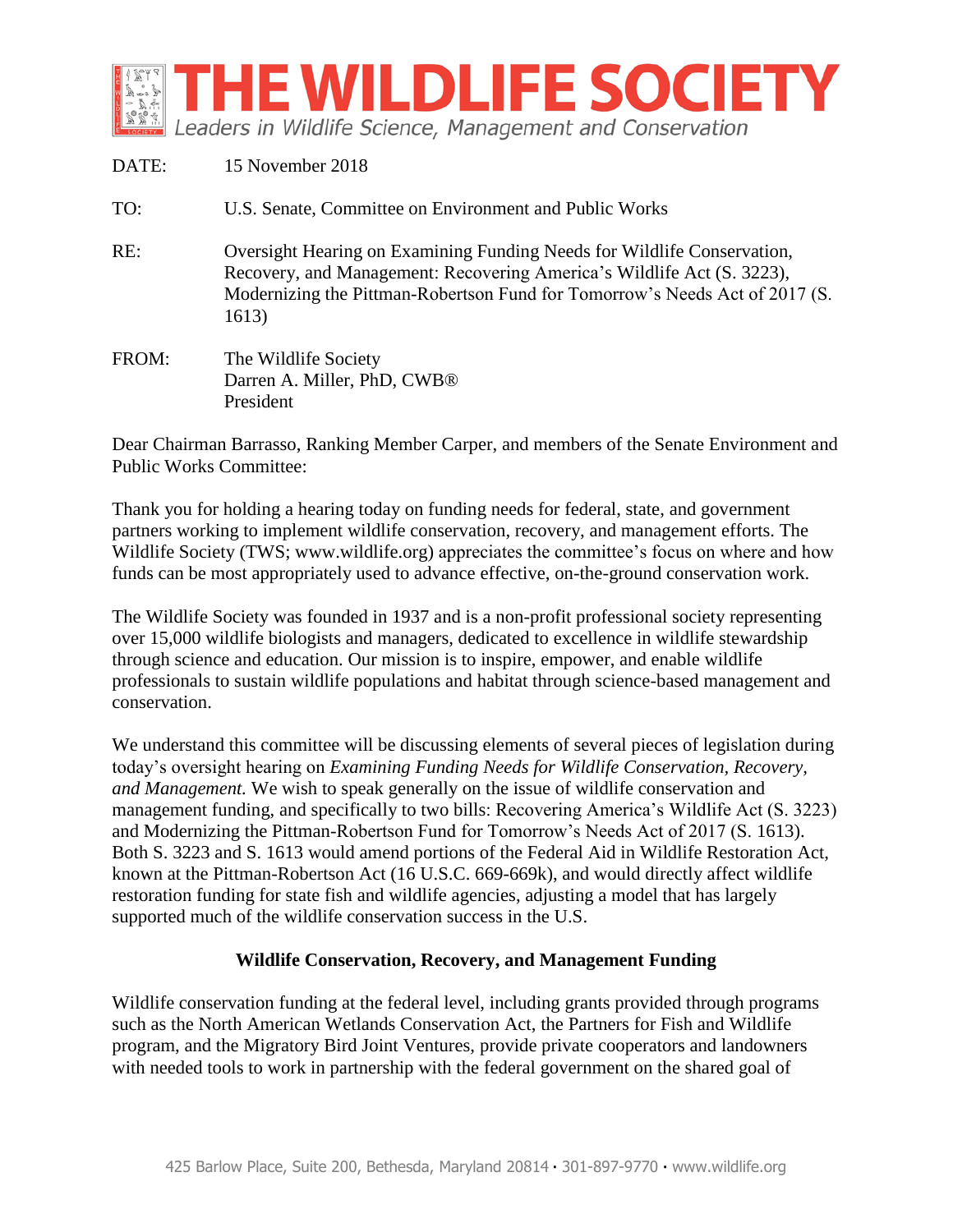voluntary, non-regulatory conservation. The Wildlife Society strongly supports the continued reauthorization and adequate funding of these programs.

Funds targeted more directly to partnerships with states, including the ESA's Cooperative Endangered Species Conservation Fund, the State and Tribal Wildlife Grants program, and the USGS Cooperative Fish and Wildlife Research Units program, allow states to use actionable science for conserving priority and at-risk species in partnership, and in consultation, with federal actions. The Wildlife Society encourages discussion today on the important work conducted by state agencies through these existing funding mechanisms.

State fish and wildlife agency work is completed in tandem with federal agency programs that manage and conserve fish and wildlife species on our nation's public lands. These programs, which include the BLM's Wildlife and Fisheries program and the USFWS National Wildlife Refuge System, are both chronically underfunded and deserve further exploration by the Committee on their efforts to balance conservation needs of common and at-risk species alongside multiple land-use needs of the American public.

## **S. 3223 "Recovering America's Wildlife Act"**

**The Wildlife Society strongly supports S. 3223**, and requests a **dedicated funding mechanism**  is added to the bill text to provide the certainty state fish and wildlife agencies need to confidently implement multi-year projects that will help avoid cost-intensive measures that can also limit conservation options, such as Endangered Species Act listings.

The Recovering America's Wildlife Act would **provide up to \$1.3 billion annually from existing energy and mineral revenues** on federal lands and waters to the front lines of conservation, enabling fish and wildlife professionals in state fish and wildlife agencies to build on their histories of conservation success. With this funding, wildlife professionals in state agencies would be able to implement the proactive, non-regulatory, strategic conservation efforts outlined in their respective State Wildlife Action Plans. States and state conservation partners would provide a 25% non-federal match, which would generate greater third-party engagement in voluntary wildlife conservation efforts. Funds would be apportioned annually to states based on their land area and population.

More than 12,000 Species of Greatest Conservation Need have been identified in the congressionally required State Wildlife Action Plans. These species have been recognized as urgently needing conservation and monitoring action to ensure federal Endangered Species listings are precluded. Investing in conservation efforts now will allow our public trust wildlife to remain abundant and under state jurisdiction, without the need of federal regulations and drastic, expensive efforts to restore their populations. Success stories of species prevented from listing already exist based directly on actions stemming from State Wildlife Action Plans.

**We strongly encourage the committee to work towards a markup on this legislation. We further urge the committee to include a dedicated funding mechanism during markup**, as exists in the House version of the legislation (H.R. 4647), to provide wildlife professionals with a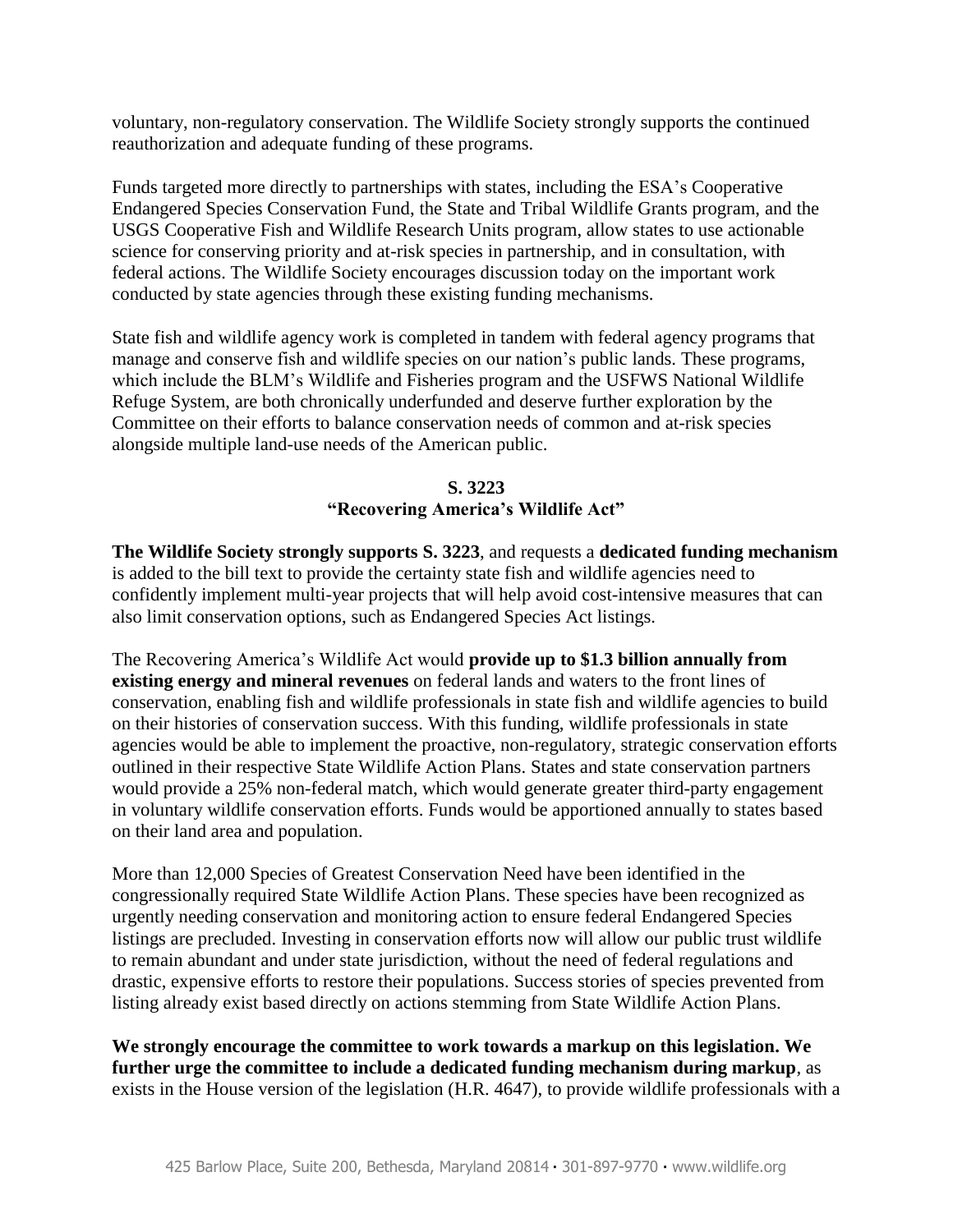stable and predictable funding source to proactively and cost effectively keep common species common for the enjoyment of all Americans.

## **S. 1613 "Modernizing the Pittman-Robertson Fund for Tomorrow's Needs Act of 2017"**

Aligned with our support for increasing proactive wildlife conservation funding to states, The Wildlife Society **urges the Committee to advance S. 1613 with changes that will retain the focus of Section 4(b) funds for use in science-based wildlife restoration, management and conservation.**

**The Wildlife Society endorses the hunter and recreational shooter recruitment and retention efforts supported by S. 1613**, including the explicit opening of Section 4(c) and Section 10 Hunter Education accounts for hunter and shooter marketing and recruitment and shooting range development. These provisions would allow substantial amounts of money to states (>\$150 million FY2017) looking to carry out the intended goals of this legislation. States are already using Section 10 funds for some of these activities, and extending the language to include Section 4(c) funds is a commonsense measure that would provide increased funding to help sustain hunting and shooting sports, which generate large amounts of funding for wildlife conservation and restoration activities.

However, during this hearing and during any potential markup of this legislation, we urge the Committee to consider changes that would further empower state fish and wildlife agency directors and their staff to continue implementing science-based management and conservation:

- Removing language in Sec. 4(a) of this bill that would permit up to 25% of Pittman-**Robertson Section 4(b) Wildlife Restoration funds annually to be used for hunter and shooter marketing, recruitment, and shooting range development activities.**
- **Adding language to Sec. 5 of this bill that clarifies the "public relations" activities that would now be permitted as a result of this legislation should be limited to only such efforts specific to the state fish and wildlife agency.**
- Voting the amended bill out of Committee favorably.

Since the passage of the Pittman-Robertson Act in 1937, more than \$17 billion (inflation adjusted) in funds have been allocated to states through this bill, primarily for the conservation and management of all bird and mammal species, regardless of whether or not they are hunted. These funds come from federal excise taxes on firearms, ammunition, bows, and arrows, and are also used for funding state hunter education programs, shooting range enhancement, and multistate conservation grants. Through Section 4(b) and associated state conservation dollars, wildlife professionals have been successful in restoring suites of bird and mammal species, including such iconic species as white-tailed deer, bighorn sheep, and wild turkey as part of state public trust obligations.

Despite this success, all states list numerous bird and mammal species on their lists of Species of Greatest Conservation Need and thus recognize the need to continue efforts to restore and sustain populations of wild birds and mammals for the benefit of the American public. Pressure on state